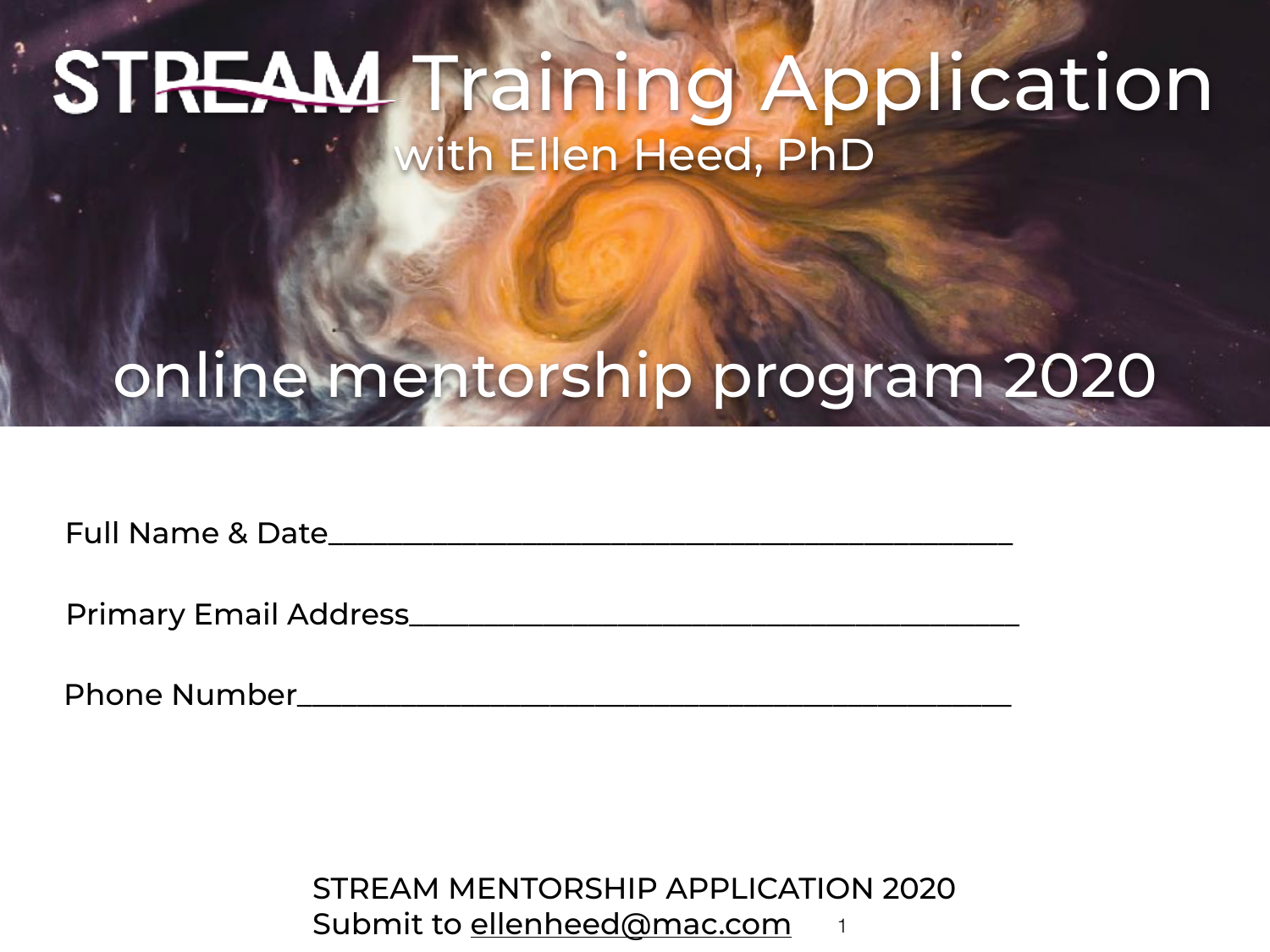1) Tell us about your educational background

2) Tell us about your professional background

3) What experience or training do you have with embodied practices such as yoga, dance, massage, meditation, martial arts, or other movement practices?

4) Why do you want to learn the STREAM approach to pelvic floor work?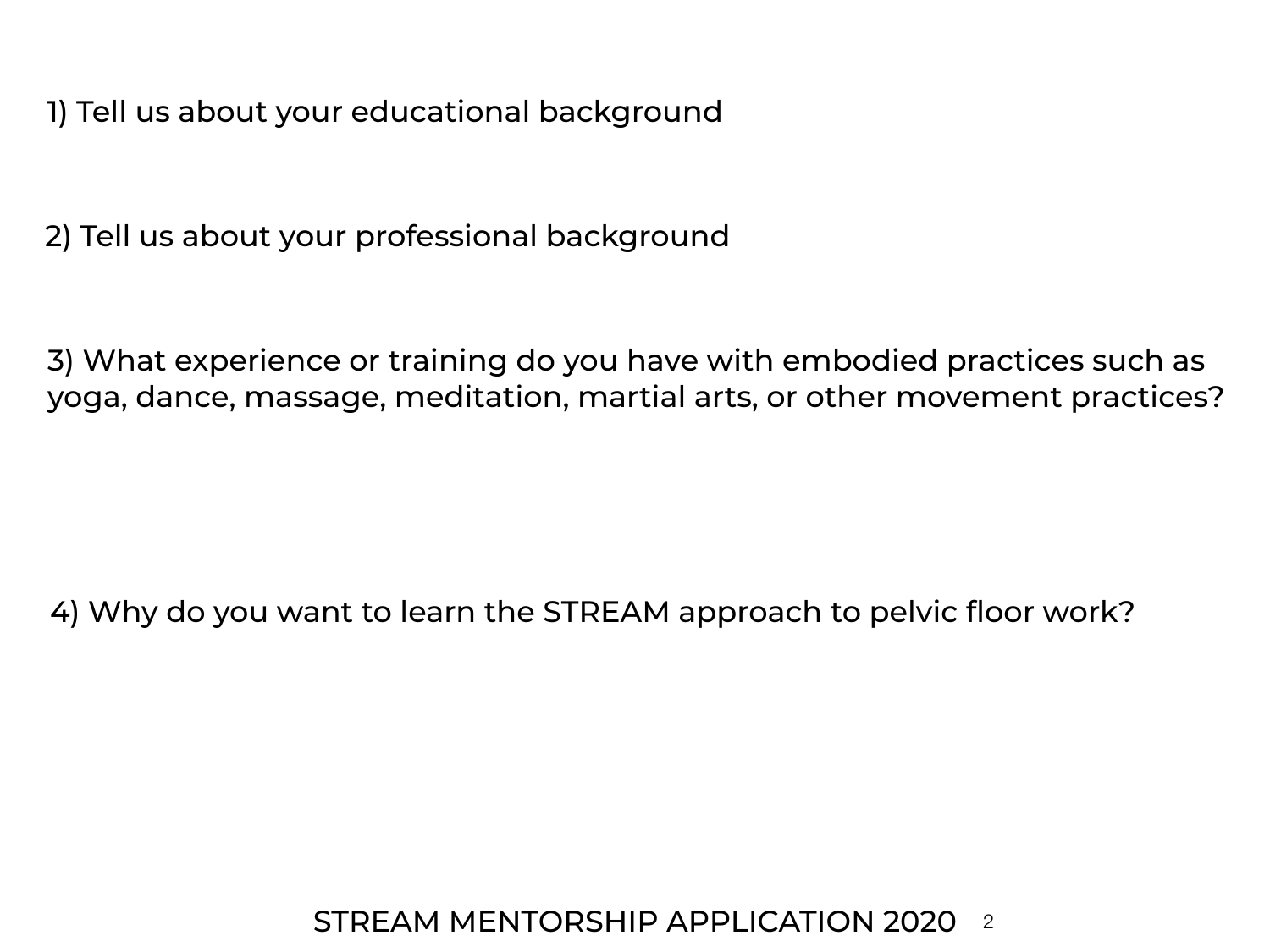5) Who do want to help as a result of participating in this program? New moms, gender affirmation clients, older folks, people with chronic pain (for example).

6) How else do you intend to use your learning from the STREAM Mentorship Program in your professional life and practice?

7) What are your strengths as a student? Your limitations?

STREAM MENTORSHIP APPLICATION 2020 3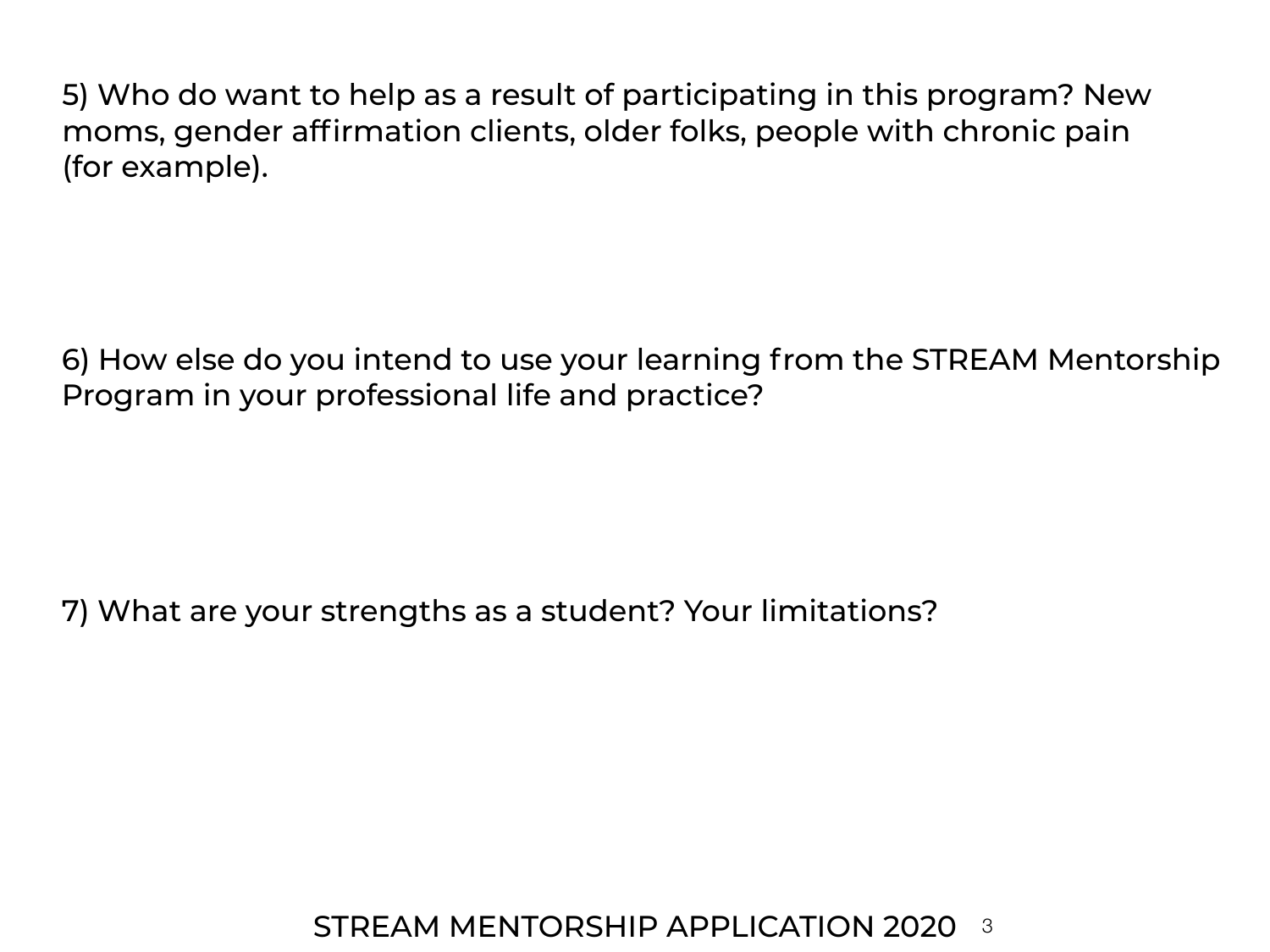8) Are you aware of the laws where you live or intend to work about your scope of practice and ability to include genital touch in your work? If so, where do you stand with this?

9) What do you think you may find challenging about the STREAM Mentorship Program?

10) The STREAM Mentorship Program Online requires a minimum of 8 hours of weekly study. How do you plan to manage your time?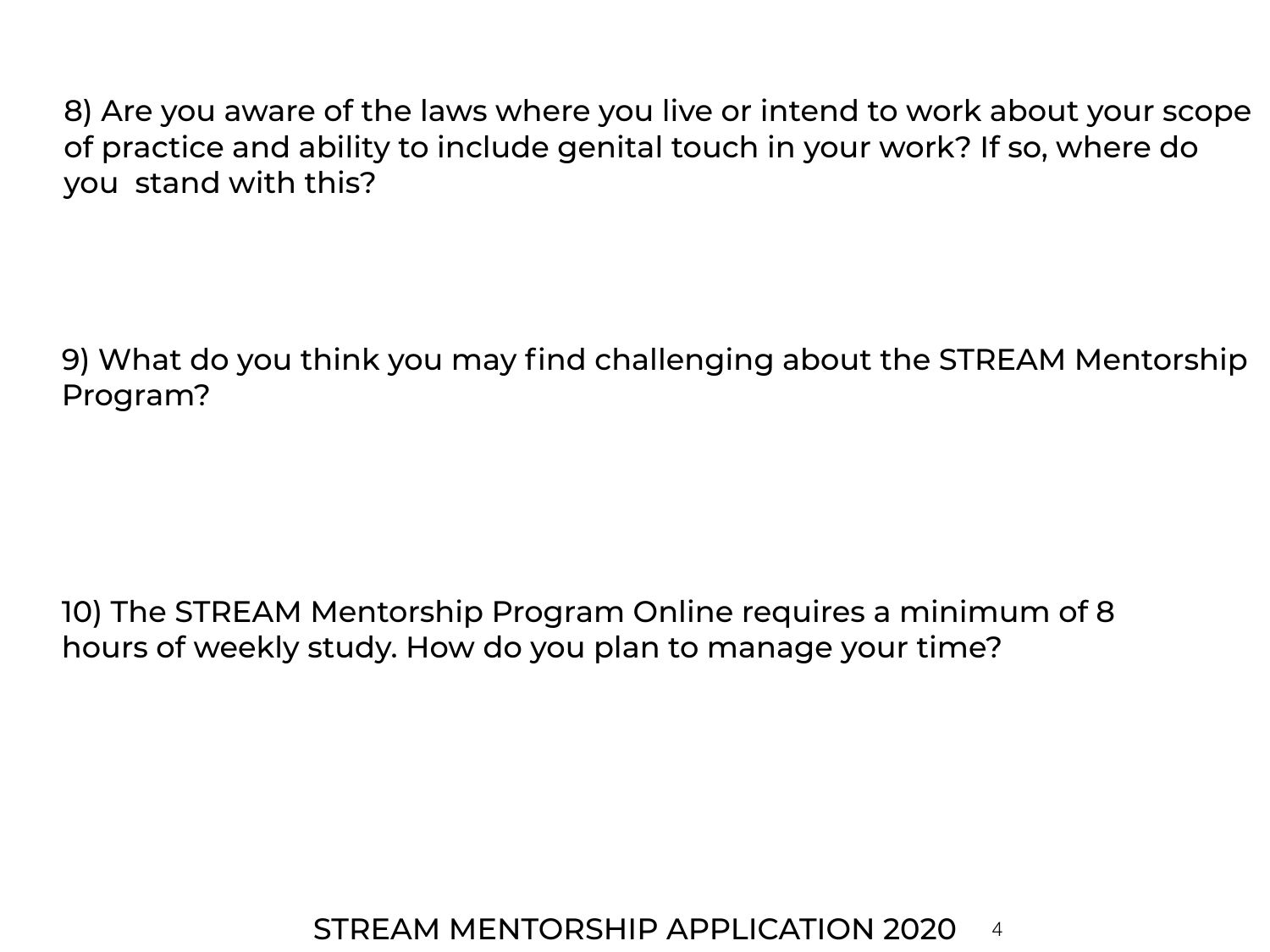11) Please tell us about any physical or mental health issues you have. This is important for us to know about in order to support you in your learning process.

12) If you are living with trauma, could you please provide a little more detail on how it currently affects you?

13) If you are in any process of recovery, for example from surgery, cancer, substance use, relationship break up, grief, psychosis or spiritual emergency, please tell us about it here. Can you think of anything that might prevent you from completion of this program?

## STREAM MENTORSHIP APPLICATION 2020 5